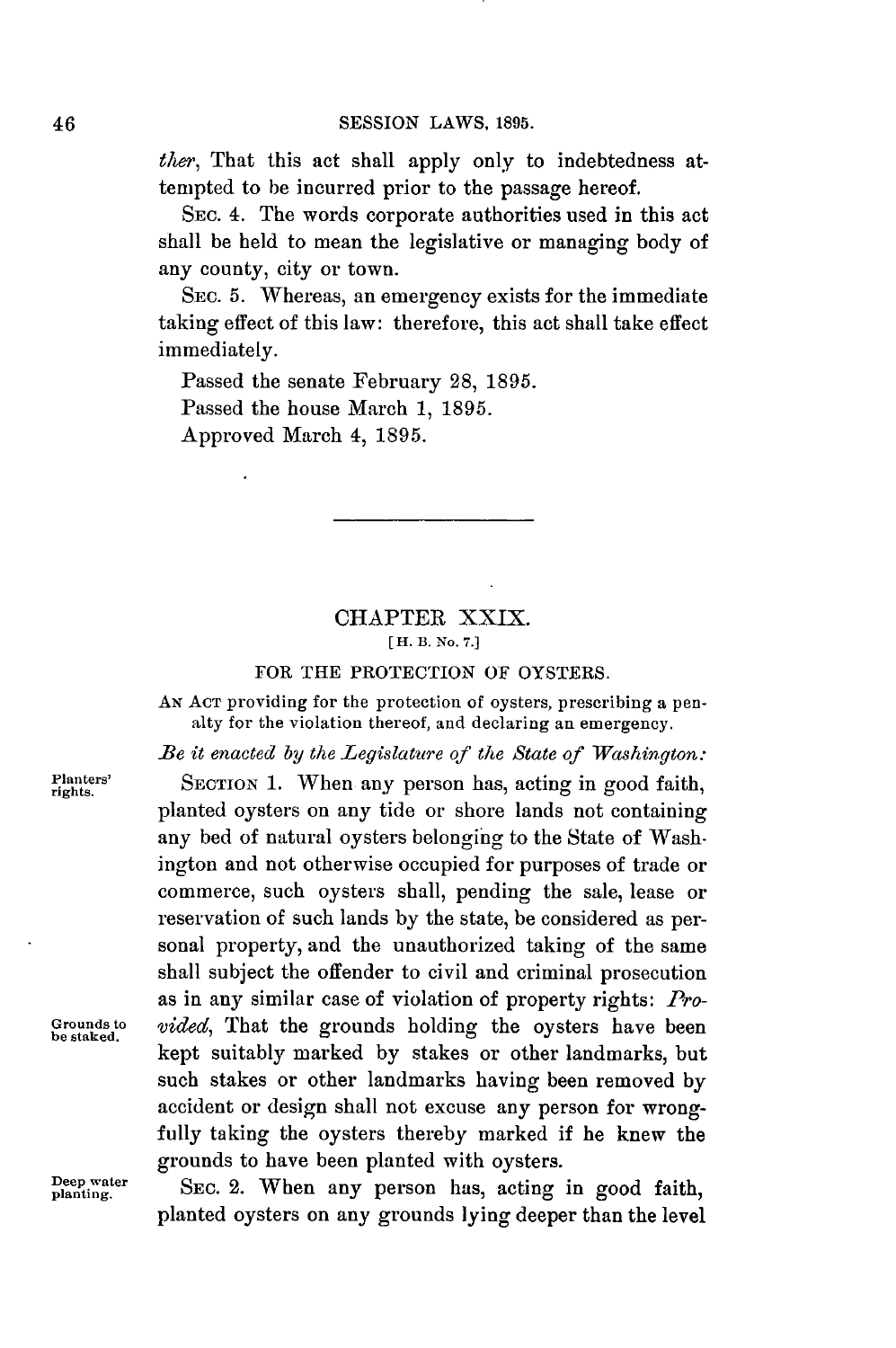of the water, said grounds being under the jurisdiction of the State of Washington, and not otherwise occupied for the purpose of trade or commerce, such oysters shall, pending the sale, lease or reservation of such lands **by** the State of Washington, be considered as personal property, and the unauthorized taking of the same shall subject the offender to civil and criminal prosecution as in any similar case of violation of property rights: *Provided,* That the grounds holding the oysters have been kept suitably marked **by** stakes or other landmarks, but such stakes or other landmarks having been removed **by** accident or design shall not excuse any person for wrongfully taking the oysters thereby marked if he knew the grounds to have been planted with the oysters.

SEC. 3. Nothing in this act shall be construed as giving **Right** to purchase not any prior or exclusive right of purchase or lease from the **conferred**. State of Washington of any shore and tide lands or deeper lands when the same may or shall **be** disposed of **by** the state or offered **by** the state for sale or lease, nor shall it be construed as in any way removing, diminishing or affecting any such rights heretofore provided for **by** any act, or hereafter to be provided for **by** any act, neither shall this act be in any way amendatory of an act entitled "An act to protect persons who have planted oysters upon tide and shore lands prior to March **26, 1890,"** approved March **7, 1891.**

SEC. 4. Any person who shall, without due authority, Removing once it in person who shall, while due duringly, oysters, pen-<br>remove oysters belonging to any other person, either from alty therefore. plant-beds or cull-beds, or from any boat or water craft or from any float or crate, shall be subject on conviction to a fine of not less than one hundred dollars **(\$100)** nor more than one thousand dollars **(\$1,000),** one-half of the fine to be paid to the informer, and, at the discretion of the court, to imprisonment for not less than six months nor more than three years; but if the offense be committed later than one hour after sunset or earlier than one hour before sunrise, the minimum penalty shall be a fine of two hundred and fifty dollars (\$250) and imprisonment. The penalties provided in this section shall not prevent the re-